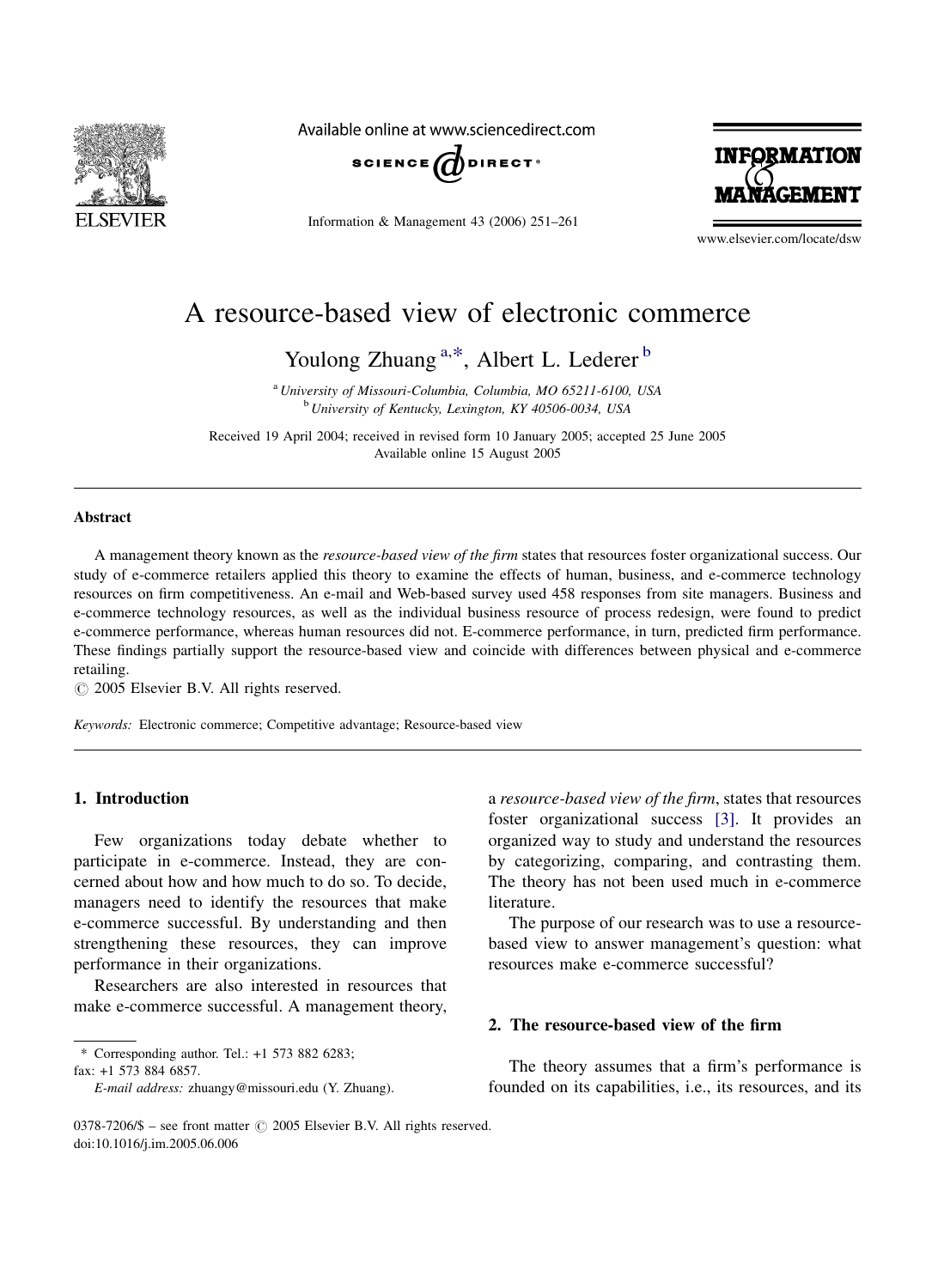competitors' difficulty in imitating them. Resources must be valuable, heterogeneous, and immobile [\[46\]](#page--1-0). That is, they must provide benefits (reduced costs or increased revenue), be owned exclusively by the firm, and be costly or impossible to imitate. An individual resource can be a source of competitive advantage only if it meets all three criteria.

A conventional retailing study, the foundation study for this examined business, human, and IT resources [\[52\].](#page--1-0) According to the resource-based view, the first two complement IT and would lead to retailer performance, whereas IT alone would not. This is because business and human resources can be valuable, heterogeneous, and immobile but IT resources can be imitated [\[16\]](#page--1-0).

Our study focused on electronic retailing, one of the three major types of e-commerce [\[14\]](#page--1-0). E-commerce is here defined as ''any form of economic activity conducted via electronic connections'' [\[63\]](#page--1-0). We wished to identify the resources that make e-tailing successful. Our work augmented past research (e.g.  $[11,19,34,51,58,65]$ ) by examining the relationship between resources and e-commerce performance and thus firm performance.

# 3. Research variables: resources and performance

#### 3.1. Resources in a resource-based view

Resources are the basic unit of analysis here; however, our study did not consider all resources of the firm but focused on e-commerce technology resources and how they work with their complementary resources to enhance e-commerce and thus firm performance.

#### 3.2. Resources

Resources cannot be evaluated in isolation [\[17\]](#page--1-0); one may not be valuable but a set of them might. Thus, one resource produces greater returns when used in conjunction with others[\[7\].](#page--1-0) This may explain why firms might use the same e-commerce technologies with different results. In fact, a synergistic combination of IT resources with other organizational resources has been shown to enhance firm performance [\[9\].](#page--1-0)

The independent variables selected for our research represented resources for participating in e-commerce. We adapted the research model as well as the complementary human and business resources from a study of conventional retailing (the foundation study) by Powell and Dent-Micallef [\[52\]](#page--1-0) which used three resources – IT, human, and business resources – to predict IT performance and firm performance. We assumed that human and business resources are immobile whereas IT is not. Our study substituted e-commerce resources for IT resources.

#### 3.3. E-commerce technology resources

[Table 1](#page--1-0) shows the list of seven e-commerce technology resources and the survey items used to represent each in our study.

## 3.4. Complementary human resources

The human resources we used were those four used by Powell and Dent-Micallef; one was slightly modified by adding a new item so that each contained three items (for better validity). [Table 2](#page--1-0) shows the resources, their items adjusted for our study, and relevant references.

#### 3.5. Complementary business resources

The business resources and items we used were adjusted from Powell and Dent-Micallef's study based on differences between IT in general and e-commerce as a specific IT application. Two resources (customer relationships and IT-business relationships) especially important to e-commerce were added. One resource was renamed. Four items were added so that each resource had three of them. [Table 3](#page--1-0) shows the resources, items and references.

# 3.6. E-commerce performance and firm performance

The two performance variables used were analogous to Powell and Dent-Micallef's IT performance and overall company performance with minor adjustments to fit e-commerce. The e-commerce performance survey items in [Table 4](#page--1-0) directly represent effects attributable to e-commerce, while the firm performance items in [Table 5](#page--1-0) represent the synergistic organizational outcomes after e-commerce implementation.